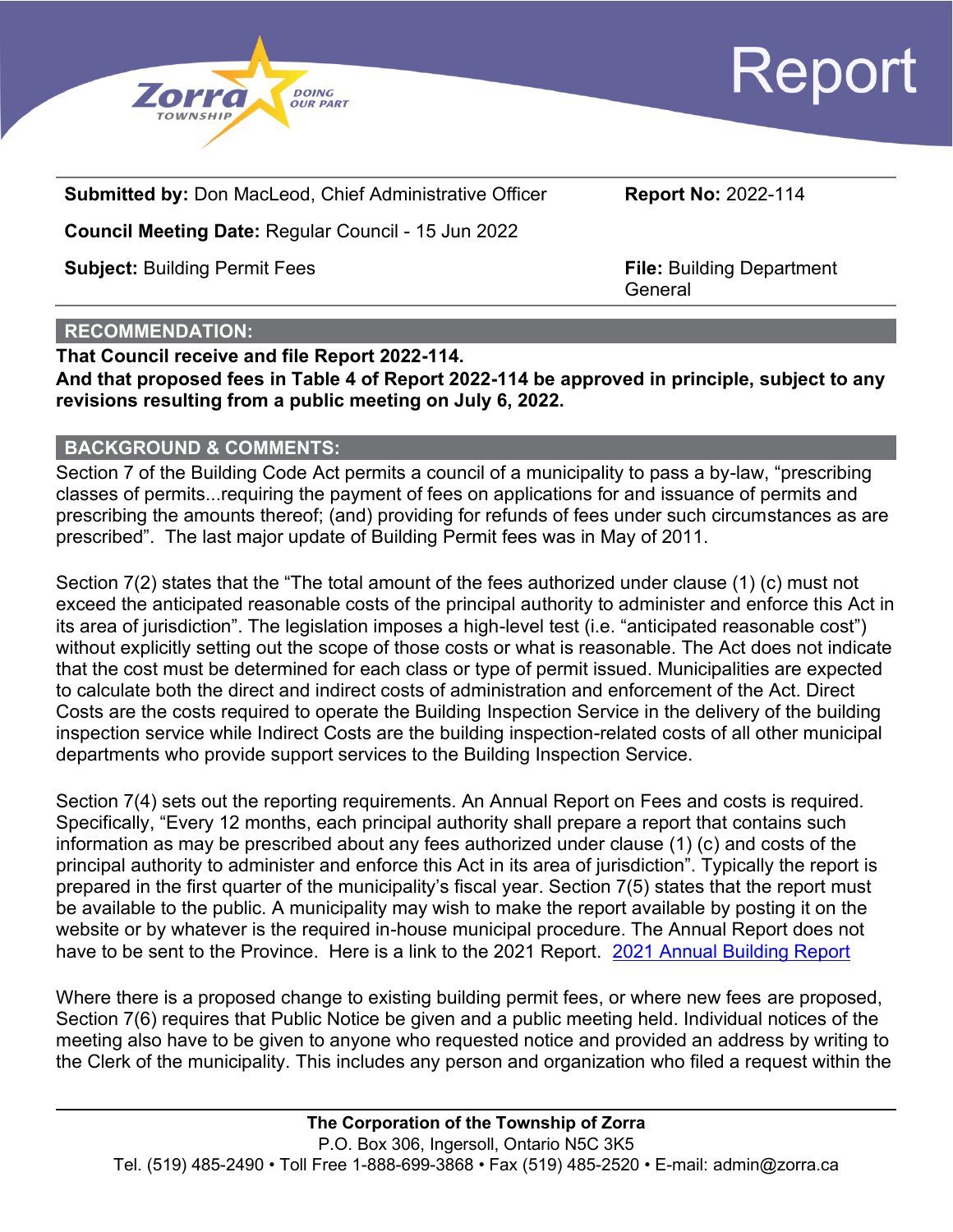

previous five years. Notice of the public meeting must be sent by regular mail at least 21 days prior to the proposed meeting. A notice of the Public Meeting does not need to be advertised in the newspaper; however, this does not supersede any requirements the Municipality may have for advertising meetings. Typically, a meeting to consider a change to building permit fees or to introduce new fees is incorporated into a regular meeting of Council.

The legislation enables municipalities to also establish a reserve fund, referred to as a Cost Stabilization Reserve Fund (CSRF). A CSRF may be used from time-to-time to offset capital costs in the acquisition of municipal inspection vehicles, computer hardware and secondarily to stabilize operational costs. The purpose of a CSRF, as implied by the name is to stabilize the costs of the building inspection service by recognizing that permit fee revenues fluctuate with the ebb and flow of construction activity. In some years, fee revenues may be less than the required costs to operate the Building Inspection Service, while in other years revenues may be greater. The reserve fund, which can only be used for building inspection-related costs, can be drawn down in leaner years to stabilize the budget for building inspection services. The funds can also be used for periodic capital expenditures such as the purchase of municipal inspection vehicles, computer hardware etc. The intent is to avoid undue fluctuations in the municipal tax levy where expenditures may be substantially greater than revenues. Where a Cost Stabilization Reserve Fund has been established, the amount of the fund must be reported in an annual report. There is no limit specified in the Act with respect to the size of the Reserve Fund. However, as indicated, the Reserve Fund may only be spent on direct and indirect building permit and inspection-related services. Exhausting the reserve fund will require a Municipality to depend on municipal property taxes to pay for the difference between the operational costs and building permit fee revenues. The impact is that taxpayers will effectively subsidize the building industry by funding the building inspection service. A full-cost fee recovery or "user-pay system", is preferable and the intent of this report is to provide for a full-cost recovery financial tool.

The steps in determining a proposed building permit fee structure were as follows:

- 1. Building permit activity data was collected for the period 2017-2021 to determine the average level of permit activity. (see Table 1).
- 2. Information was collected from the 2022 municipal budget, in order to calculate the most appropriate indirect costs related to building permit fees.
- 3. The Township has not ever calculated indirect costs as part of the overall Building Department budget. Table 2 shows direct and indirect costs to form a true picture of Building Department operating costs.
- 4. Permit Fee comparison from Oxford's rural Townships. (Table 3)

Time allocation information was also collected on the average time spent by the Chief Building Official and Deputy Chief Building Official in the processing of various types (classes) of building permits including receiving the application, reviewing building plans, conducting field inspections, carrying out records management and enforcement-related responsibilities under the Building Code Act. Financial data from the Joint Municipal Building budget was used to determine the direct costs for enforcement and administration of the Building Code Act (see Table 3).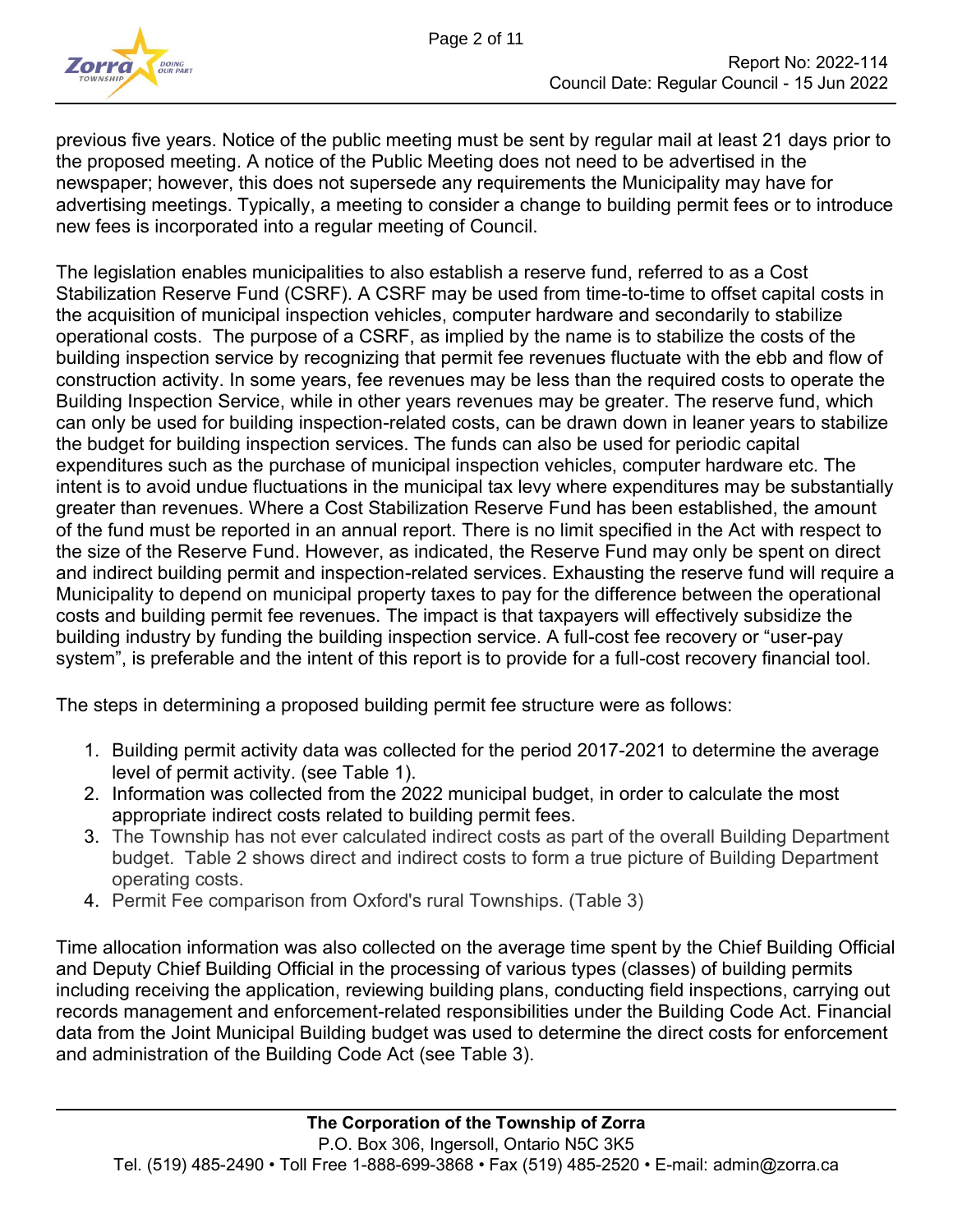

Suggested building permit fees were then calculated on the basis of various classes of permits by summing the total indirect and direct costs, and applying the rate to the tasks or components of the building permit fee review process (see Table 4).

### **Building Permit Process**

The following outlines the typical process of submitting an application and obtaining a building permit. Applicants who may be unfamiliar with the process are encouraged to pre-consult with Building Department staff prior to completing an application. The objective is to streamline and make the process more user-friendly to the applicant and to expedite and improve the efficiency with which an application is processed.

The Building Department issues handouts and has information available on the website which is designed to assist a potential applicant with understanding not only the process but what information may be required in filing an application (i.e., building drawings, approvals from other agencies, fees and charges).

The building permit process is governed by the Building Code Act; for example, permits must be issued within a prescribed timeline (i.e. a permit for a single detached dwelling must be issued within10 business days of the receipt of a complete application). Timelines also apply to the inspection process. Building Official staff meet the timeline requirements for complete applications; however, delays may occur because applicants do not submit all of the required application information or completed building plans either of which will delay the start of the 10-day time clock.

### **Phase 1 - Application Submission**

Steps in Phase 1:

- The application is submitted electronically online, although applications may be submitted in a hard copy format
- The application is reviewed for completeness (i.e., owner and designer information, location, property assessment roll number, purpose, details of the building plans, applicable law etc.)
- Building drawings are checked to ensure they coincide with application form
- Applicant is advised by email of the steps in the review process
- The CBO will then create an electronic file and start the review process although external approvals may not be in place; however, the building permit is not issued until all applicable approvals are in place.
- Cloudpermit software is used to provide a tracking system
- Files are stacked in order of receipt for distribution to Building Department staff

### **Phase 2 - Application Review**

Steps in Phase 2:

- Building staff undertake a detailed review of the building drawings (plan review)
- Distribution of files for review is dependent on the workload of staff.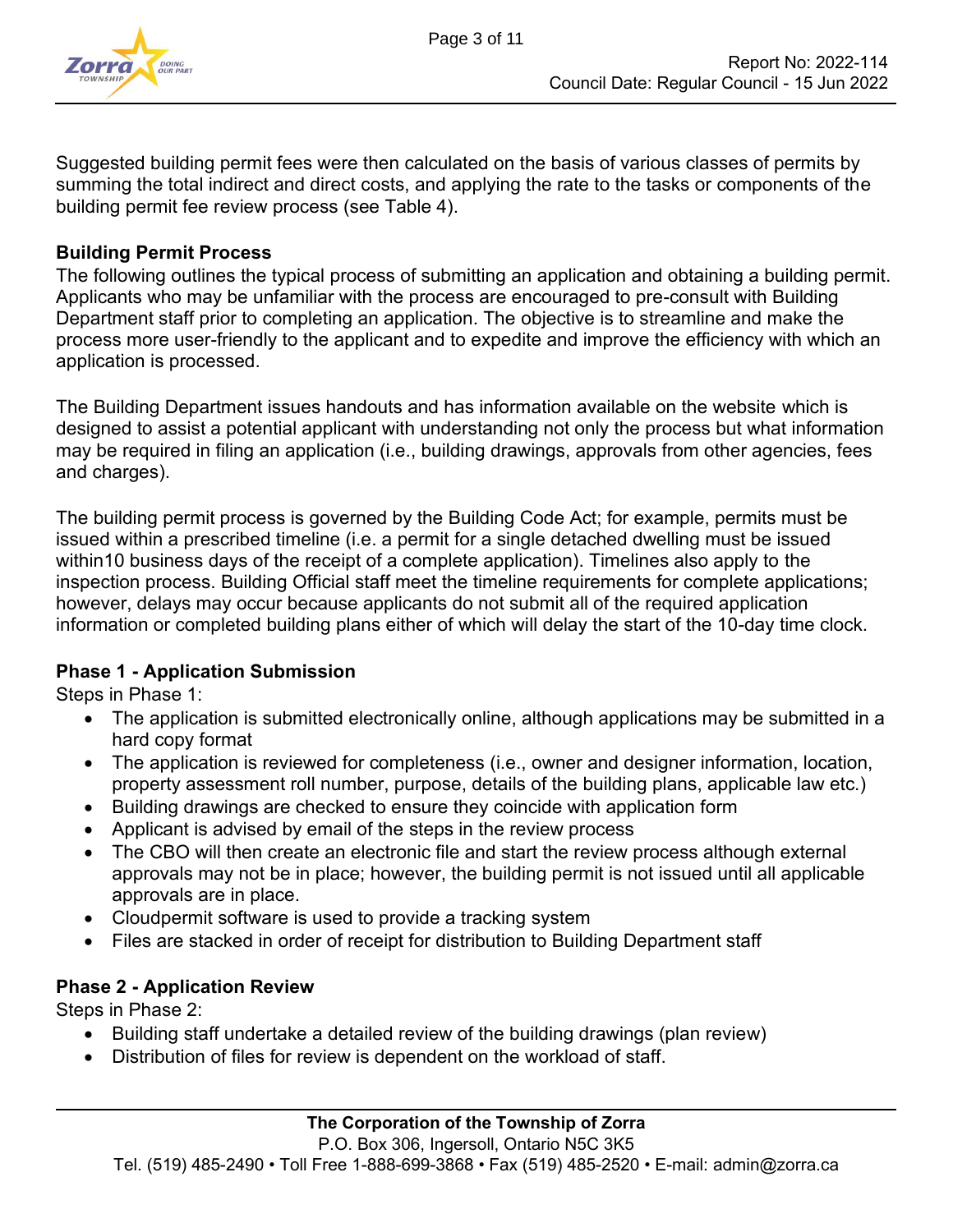

- Building plans are circulated to other departments when required (i.e. Public Works for access issues and Oxford County for water and wastewater)
- Notations are recorded electronically and requirements for changes are emailed to the applicant if required
- Once the plan review is completed, the permit fee is calculated by Building Department staff along with any other applicable charges such as development charges, water and sewer connections, road cuts etc.

### **Phase 3 - Permit Issuance**

Steps in Phase 3:

- The CBO prepares the permits, advises the applicant the permit is returned electronically
- The applicant pays all applicable fees to the municipality
- The applicant is advised of the requirements for inspections.

The process is more protracted for non-residential permits given the increased complexity. The plan review process, for example, can take a few days to several weeks depending on the complexity of the project. Building officials rely on the designs and submission of reports from an architect/engineer where required by the Building Code Act.

### **Phase 4 - Inspections**

The Building Code Act requires the owner of a permit to notify the Building Department of readiness to inspect various stages of construction. The Building Department staff are required to carry out an inspection within two days of receipt of most notices.

Steps in Phase 4:

- Inspection schedule is organized by the CBO and staff each morning
- Inspections are requested by Cloudpermit
- Inspections are conducted in general on a 'first-come', 'first-served' basis. However, inspections are arranged geographically to optimize the efficient use of time in travelling. The number of inspections required for a new single detached dwelling typically includes 8-10 inspections (plus a number of call backs) for all building systems.
- Inspections for a typical single detached dwelling typically include:
	- o Service Lateral (urban only)
	- o Footing forms prior to pouring concrete
	- o Backfill/foundation/drainage tiles
	- o Framing and energy/windows/air barrier (SB-12), HVAC and, furnaces and hot water tanks
	- o Underground plumbing
	- o Rough-in plumbing
	- o Insulation
	- o Occupancy
	- o Solid fuel appliances usually trigger and additional inspection.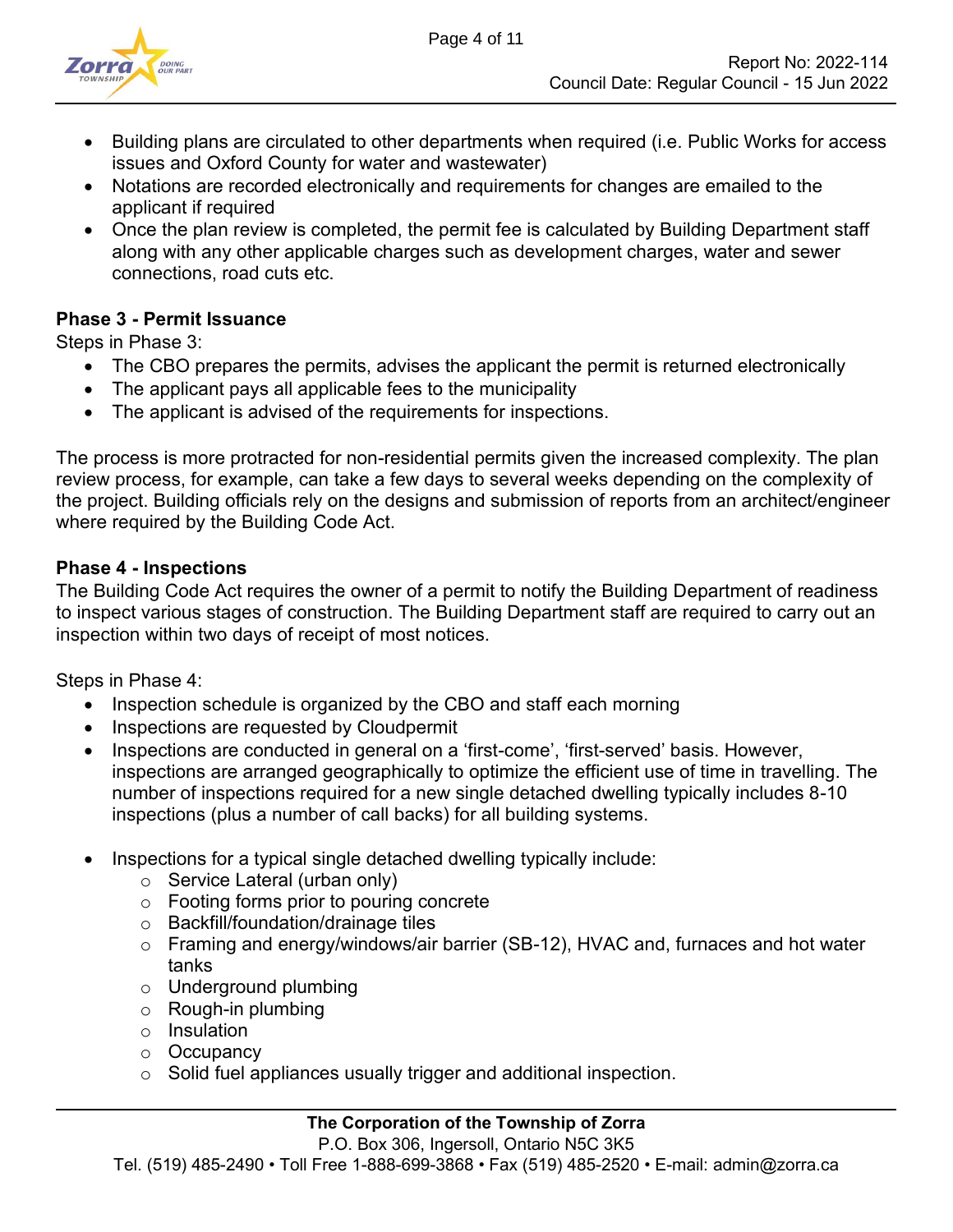

- $\circ$  Call-back inspections (1) (or more depending on the builder)
- Call-back inspections may be required where a particular stage of construction has not been completed or where construction must be brought into compliance with the Ontario Building Code. Additional fees apply for multiple additional inspections where deficiencies are not corrected
- Inspection reports are prepared electronically for each inspection that has been conducted
- A copy of the inspection report is made available to the applicant/contractor or home owner
- File is closed once a final inspection is conducted and the inspector signs off on the construction project.

For complex buildings such as an apartment building, institutional building (i.e. large charge or school) or a commercial or industrial building, the number of inspections is dependent on the size and complexity of the building. Building staff carry out inspections and considers required engineering compliance reports to address major components of construction. Plans examination and inspection services include attention to many systems including structural, occupant safety, fire safety and barrier-free requirements. The CBO receives reports from those professionals which, along with the inspector's observations, form a part of the permit and the basis for eventual occupancy approval.

### **Support Services and Indirect Costs**

Zorra has not ever calculated support services or related services to the Building Department in reviewing permit fees.

The costs in Table 2 are intended to reflect the salary and overhead for all staff who provide support services to the Building Department. Salary costs are computed on the basis of the 2022 salary rates which include additional payroll costs for statutory and other municipal benefits (i.e., CPP, EI, WSIB, health benefits, OMERS etc.). The rates were calculated on a cost-per-hour basis for salary and benefits. Support services would include preparation and administration of the budget as it relates to the Building Department, the management of payroll and operational/capital costs and oversight of audit and financial transactions related to building permit fees.

## **Direct Costs**

Direct Costs are the costs associated with the front-line delivery of the Building Inspection Service to the public. Functions such as receiving building permit applications, plan review, field inspection, enforcement and administration are included in these deliverable services. The costs for the delivery of these services are set out in Table 3, for 2022. The figures from the 2022 budget have been used for the purposes of calculating Direct Costs in Tables 4 & 5. 2

The overhead costs include all of the costs related to the normal day-to-day operation of the Building Inspection Service including materials, supplies, certification, education and training, vehicle operations etc.

## **Total Direct and Indirect Costs**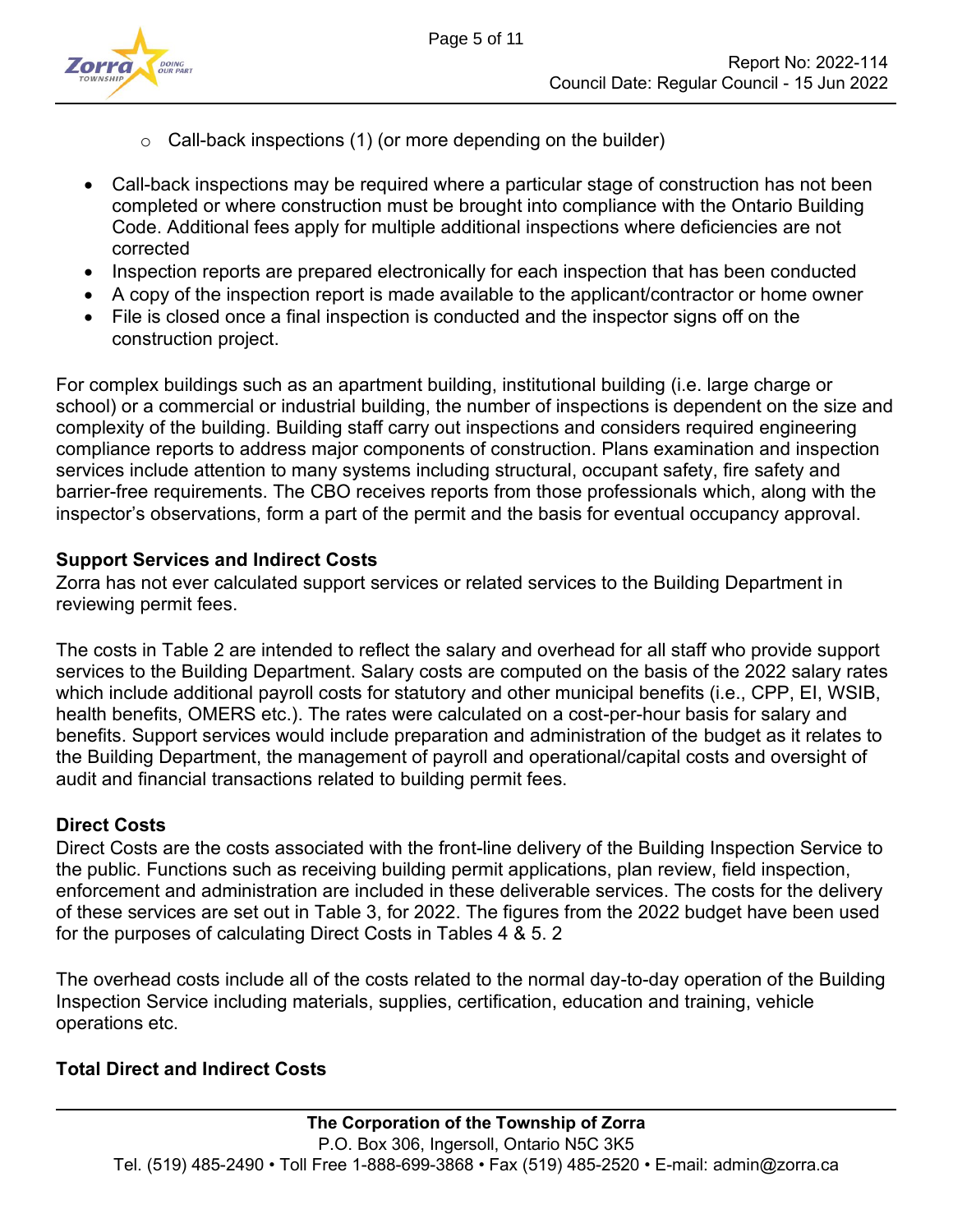

The combined Direct and Indirect costs of Administration and Enforcement have been calculated in Table 2. The Direct Costs are \$278,598,000 and the Indirect Costs are \$8,449 for a combined total of \$287,047.

These costs are considered to be the recoverable costs in establishing the building permit fee regime for the Building Department. The recoverable costs are intended to represent full-cost recovery for the provision of this municipal service.

### **Cost Stabilization Reserve Fund (CSRF)**

The Township does have a Cost Stabilization Reserve Fund (Building Reserve). A Cost Stabilization Reserve Fund provides a reserve from which funds could be withdrawn to offset the costs of the building inspection service in times of low building permit activity as well as to provide a source of capital for department needs such as the purchase of computer equipment.

Many municipalities levy a surcharge which has been successfully used the fund to maintain a stable cost regime for the building inspection service. It is recommended a surcharge not be levied but a portion of fees be targeted for reserve. This will cover the cost of equipment, vehicles and software in future years.

The present balance of \$386,703 (end of 2021) will be used towards the Building Department's portion of the new Municipal Office.

#### **Recommendations**

Given that Zorra has not increased permit fees since 2011, the suggested fee hikes are substantial but necessary. The 2022 Budget shows \$45,000 being withdrawn from the Building Reserve to fund operations of the Department. This is not sustainable and full cost recovery means this service is truly a user-pay system. Table 3 listed the suggested fee increases and Table 4 provides specific examples the fee increase will have on different classes of permits.

### **FINANCIAL IMPLICATIONS:**

To be determined.

### **LINK TO STRATEGIC PLAN:**

#### **Goal:**

We are a prosperous community that provides opportunities to work and shop in our community and to grow in a sustainable matter.

| <b>ATTACHMENTS:</b> |  |
|---------------------|--|
| Table 1             |  |
| Table 2             |  |
| Table 3             |  |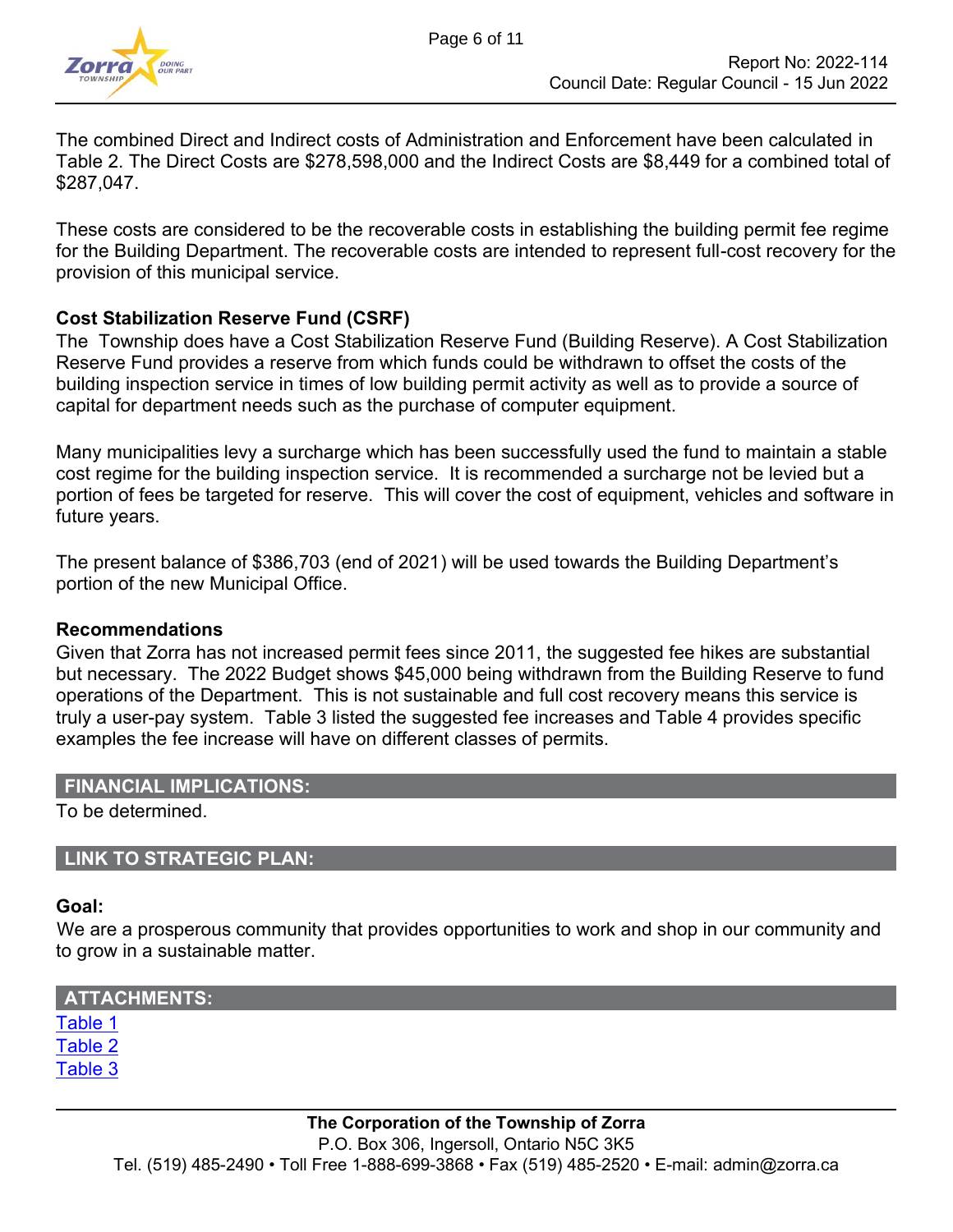

[Table 4](#page-10-0)

Page 7 of 11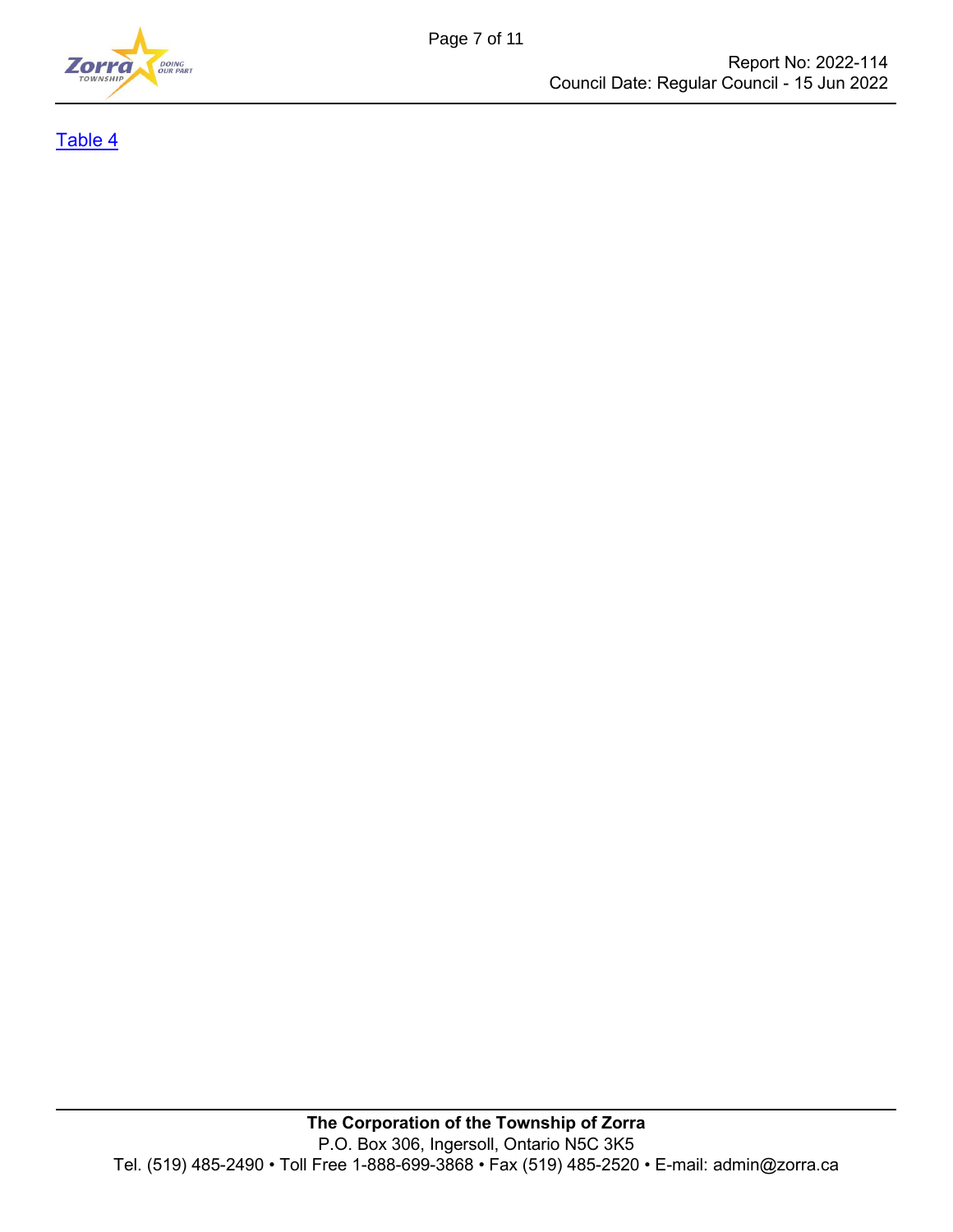# Page 8 of 11

#### **Table 1**

### **Township of Zorra Building Permit Activity 2017 - 2021**

<span id="page-7-0"></span>

| Major Permits (\$25,000 value +)                                 | 2017           | 2018           | 2019 | 2020 | 2021           | <b>Total</b> |
|------------------------------------------------------------------|----------------|----------------|------|------|----------------|--------------|
| <b>Residential (Group C)</b>                                     |                |                |      |      |                |              |
| Singles                                                          | 36             | 42             | 50   | 69   | 32             | 229          |
| Semis                                                            |                |                | 14   | 14   | $\overline{2}$ | 30           |
| Towns/Row Houses                                                 |                |                |      |      | 67             | 67           |
| Mobile Homes                                                     |                |                |      |      |                |              |
| Apartments                                                       |                |                |      |      |                |              |
| Class Sub-Total                                                  | 36             | 42             | 64   | 83   | 101            | 326          |
| <b>Non-Residential</b>                                           |                |                |      |      |                |              |
| Commercial (Groups B,D,E)                                        | $\overline{7}$ | 5              | 13   | 6    | 14             | 45           |
| Institutional (Group A)                                          |                |                |      |      |                |              |
| Industrial (Group F)                                             |                |                |      |      |                |              |
| Farm Buildings (New) (unknown if permit was for new or addition) | 63             | 72             | 48   | 59   | 36             | 36           |
| Class Sub-Total                                                  | 70             | 79             | 61   | 65   | 50             | 50           |
| Minor Permits (<\$25,000 value)                                  |                |                |      |      |                |              |
| <b>Residential Permits</b>                                       |                |                |      |      |                |              |
| Minor Additions/Alterations                                      |                |                |      |      |                |              |
| Garage/Carport/Sheds                                             |                |                |      |      |                |              |
| <b>Decks</b>                                                     |                |                |      |      |                |              |
| Residential Demolitions (unknow if demo was residential)         | 11             | 8              | 23   | 24   | 10             | 76           |
| Pools                                                            |                |                |      |      |                |              |
| Class Sub-Total (unknown category of res. Permits + demo)        | 82             | 102            | 129  | 150  | 149            | 612          |
| <b>Non-Residential Permits</b>                                   |                |                |      |      |                |              |
| Minor Additions/Alterations                                      |                |                |      |      |                |              |
| Signs/Towers/Solar Panels/Tents                                  |                | $\overline{2}$ |      |      | 3              | 5            |
| Class Sub-Total                                                  |                | $\overline{2}$ |      |      | 3              | 5            |
| <b>Other Permits</b>                                             |                |                |      |      |                |              |
| Change of Use                                                    |                |                |      |      |                |              |
| Sewer/Water                                                      |                |                |      |      |                |              |
| Septic                                                           |                |                | 16   | 22   | 27             | 65           |
| Class Sub-Total                                                  |                |                | 16   | 22   | 27             | 65           |
| <b>Total Annual Building Permits</b>                             | 199            | 223            | 270  | 320  | 330            | 1342         |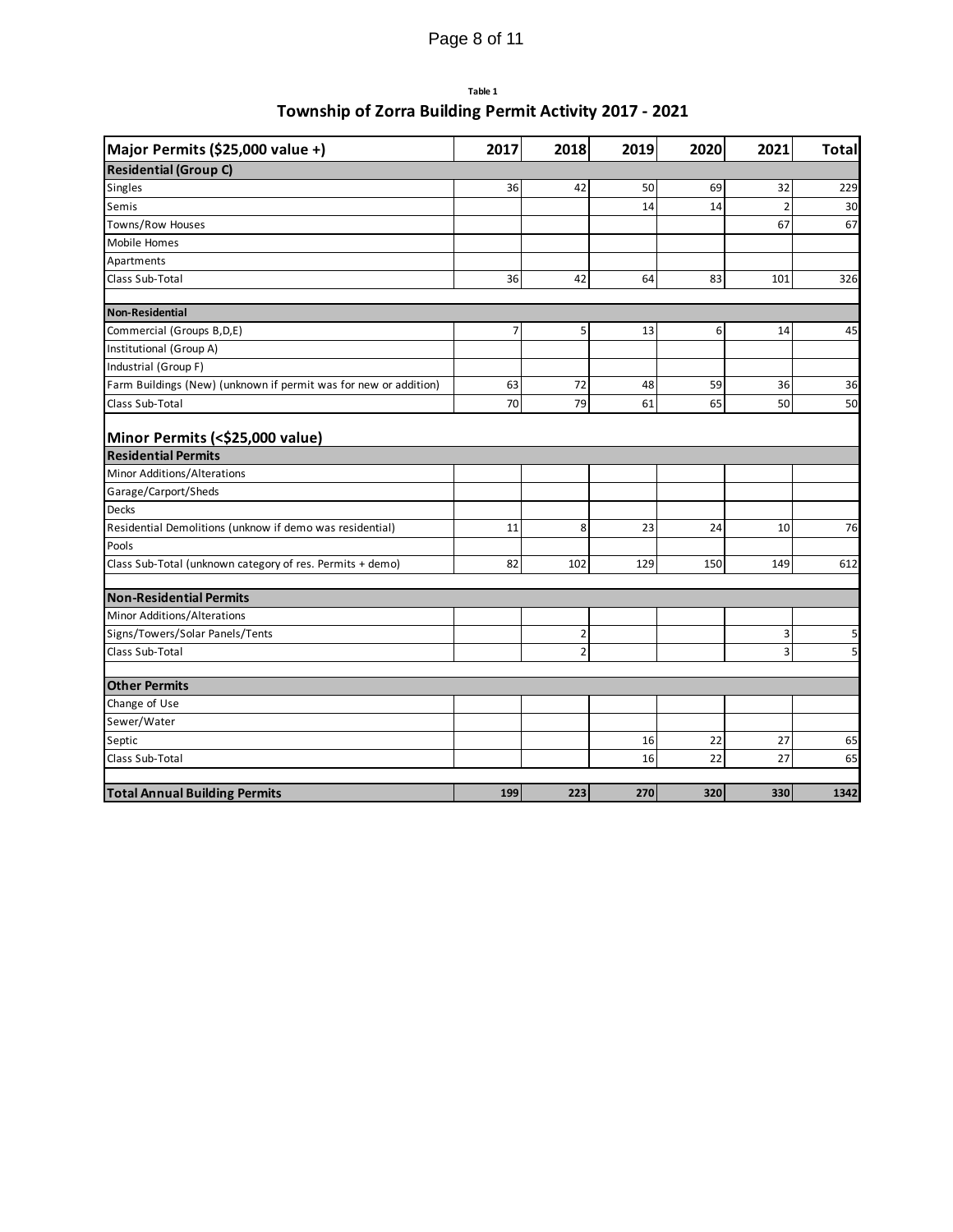# Page 9 of 11

### **Table 2 2022 Building Department Direct and Inderect Operating Costs**

<span id="page-8-0"></span>

| <b>Inderect Other Costs</b>                                   | <b>Building %</b> | <b>Total Cost</b> | <b>Building %</b><br>of Total |  |  |  |  |  |
|---------------------------------------------------------------|-------------------|-------------------|-------------------------------|--|--|--|--|--|
| Stationery & Office Supplies                                  | 14.2%             | \$5,000.00        | \$710.00                      |  |  |  |  |  |
| <b>Operating Equipment &amp; Supplies</b>                     | 14.2%             | \$7,500.00        | \$1,065.00                    |  |  |  |  |  |
| <b>Advertising and Notices</b>                                | 14.2%             | \$1,000.00        | \$142.00                      |  |  |  |  |  |
| Computer Support                                              | 14.2%             | \$10,000.00       | \$1,420.00                    |  |  |  |  |  |
| <b>Grass Cutting</b>                                          | 14.2%             | \$1,150.00        | \$163.30                      |  |  |  |  |  |
| <b>Branding /Promotion Items</b>                              | 14.2%             | \$5,000.00        | \$710.00                      |  |  |  |  |  |
| <b>Equpment Lease</b>                                         | 14.2%             | \$2,500.00        | \$355.00                      |  |  |  |  |  |
| Heat                                                          | 14.2%             | \$2,500.00        | \$355.00                      |  |  |  |  |  |
| Hydro                                                         | 14.2%             | \$6,300.00        | \$894.60                      |  |  |  |  |  |
| Cleaning & Maintenance Supplies                               | 14.2%             | \$10,850.00       | \$1,540.70                    |  |  |  |  |  |
| <b>Building Maintenance</b>                                   | 14.2%             | \$6,000.00        | \$852.00                      |  |  |  |  |  |
| Grounds Maintenance                                           | 14.2%             | \$1,000.00        | \$142.00                      |  |  |  |  |  |
| Snow Removal                                                  | 14.2%             | \$700.00          | \$99.40                       |  |  |  |  |  |
| Total                                                         |                   |                   | \$8,449.00                    |  |  |  |  |  |
|                                                               |                   |                   |                               |  |  |  |  |  |
| <b>Direct Operatiing Costs</b>                                |                   |                   | 2022<br><b>Budget</b>         |  |  |  |  |  |
| Regular Full Time Wages                                       |                   |                   | \$183,789.97                  |  |  |  |  |  |
| Overtime Wages                                                |                   |                   | \$0.00                        |  |  |  |  |  |
| C PP                                                          |                   |                   | \$8,160.00                    |  |  |  |  |  |
| UIC                                                           |                   |                   | \$2,435.00                    |  |  |  |  |  |
| OMERS                                                         |                   |                   | \$18,495.00                   |  |  |  |  |  |
| EHT                                                           |                   |                   | \$3,585.00                    |  |  |  |  |  |
| <b>Workers' Compensation</b>                                  |                   |                   |                               |  |  |  |  |  |
| Group Insurance                                               |                   |                   |                               |  |  |  |  |  |
| <b>Clothing Allowance</b>                                     |                   |                   |                               |  |  |  |  |  |
| Building Dept.-Telephone-                                     |                   |                   | \$1,700.00                    |  |  |  |  |  |
| Memberships                                                   |                   |                   | \$850.00                      |  |  |  |  |  |
| Subscriptions & Publications                                  |                   |                   | \$0.00                        |  |  |  |  |  |
| Training                                                      |                   |                   | \$5,000.00                    |  |  |  |  |  |
| Mileage                                                       |                   |                   | \$10,000.00                   |  |  |  |  |  |
| Stationery & Office Supplies                                  |                   |                   | \$0.00                        |  |  |  |  |  |
| <b>Operating Equipment &amp; Supplies</b>                     |                   |                   | \$400.00                      |  |  |  |  |  |
| <b>Advertising and Notices</b>                                |                   |                   | \$400.00                      |  |  |  |  |  |
| Building Dept.-Vehicle Maintenance-                           |                   |                   | \$1,300.00                    |  |  |  |  |  |
| Building Dept.-Vehicle Fuel & Oil-                            |                   |                   | \$4,500.00                    |  |  |  |  |  |
| Ontario One Call Locates                                      |                   |                   | \$4,100.00                    |  |  |  |  |  |
| Legal Fees                                                    |                   |                   | \$0.00                        |  |  |  |  |  |
| Insurance                                                     |                   |                   | \$16,209.00                   |  |  |  |  |  |
| Other Expenses                                                |                   |                   | \$7,800.00                    |  |  |  |  |  |
| Building Dept.-Transfers to Reserves-                         |                   |                   |                               |  |  |  |  |  |
| <b>Total Direct Expenses</b>                                  |                   |                   | \$278,598.97                  |  |  |  |  |  |
| <b>Direct Revenue</b>                                         |                   |                   |                               |  |  |  |  |  |
| <b>Building Permits</b>                                       |                   |                   | \$220,000.00                  |  |  |  |  |  |
| <b>Septic Permits</b>                                         |                   |                   |                               |  |  |  |  |  |
| Transfer from Building Reserve (Shortfall in Permit Revenues) |                   |                   |                               |  |  |  |  |  |
| <b>Total Revenue</b>                                          |                   |                   | \$278,599.00                  |  |  |  |  |  |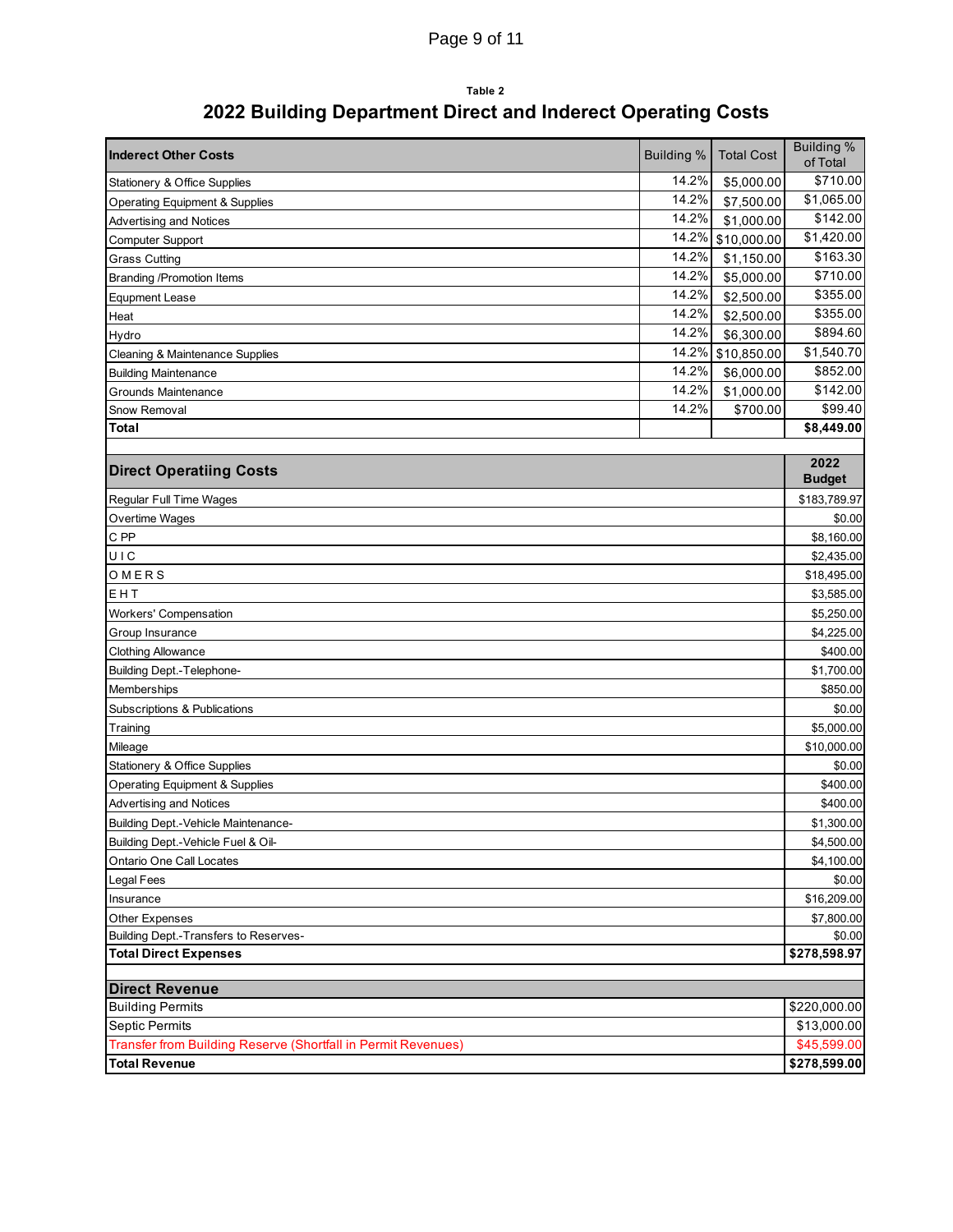<span id="page-9-0"></span>

|                        |                                                                        |                     | Zorra (Current)      |                            | Zorra (proposed)     |                                          |                      | <b>Blandford-Blenheim</b>        |                  | <b>East Zorra Tavistock</b>                                             |                        | Norwich          |                      | South-West Oxford                  |
|------------------------|------------------------------------------------------------------------|---------------------|----------------------|----------------------------|----------------------|------------------------------------------|----------------------|----------------------------------|------------------|-------------------------------------------------------------------------|------------------------|------------------|----------------------|------------------------------------|
| <b>Permit Type</b>     | <b>Sub Classification</b>                                              | <b>Base Fee</b>     |                      | Adjustment                 | <b>Base Fee</b>      | Adjustment                               | <b>Base Fee</b>      | Adjustment                       | <b>Base Fee</b>  | Adjustment                                                              | <b>Base Fee</b>        | Adjustment       | <b>Base Fee</b>      | Adjustment                         |
|                        | New Residence                                                          | $100.00$ \$         |                      | 0.40                       | \$300.00             | \$1.40                                   | \$289.00             | $$1.45$ /sq.ft                   | \$289.00         | $$1.45$ /sq.ft.                                                         | \$1,000.00             | \$0.74           | \$100.00             | 0.5 per sq foot                    |
|                        | Additions                                                              | $100.00$ \$         |                      | 0.40                       | \$300.00             | \$1.40                                   | \$289.00             | \$1.45                           | \$289.00         | \$0.87/sq.ft<br>or\$1.16/\$1,000 of<br>project cost<br>(greater of two) | \$1,000.00             | \$0.74           | \$100.00             | 0.4 per sq foot                    |
|                        | Carport/Garage over 592 sq ft                                          |                     |                      |                            | \$150.00             | \$0.70                                   | \$116.00             | \$0.87                           | \$58.00          | \$635.00                                                                | \$400.00               | \$0.33           | \$100.00             | $\overline{0.3}$ per sq foot       |
|                        | Carport/Garage under 592 sq ft                                         |                     |                      |                            | \$150.00             | \$0.70                                   | \$116.00             | \$0.87                           | \$58.00          | \$289.00                                                                | \$400.00               |                  | \$100.00             | $0.3$ per sq foot                  |
| Residential            | Structural/Renovation/Material Change                                  | 100.00              | l \$                 | 0.40                       | 300.00               | 0.70                                     | \$116.00             | \$462.00                         | \$58.00          | \$462.00                                                                | \$550.00               | \$0.52           | \$100.00             | CBO discretionary                  |
|                        | Plumbing                                                               |                     | 50.00 10 per fixture |                            | 150.00               | \$10/Fixture                             | \$116.00             | \$0.87/lineal foo                |                  |                                                                         | \$0.00                 | \$0.00           | \$100.00             | \$10.00 per fixture                |
|                        | Porches/Sundecks/Ramps under 150 sq. ft.                               |                     |                      |                            | \$150.00             |                                          | \$116.00             | \$116.00                         | \$58.00          | \$116.00                                                                | \$250.00               | \$0.22           | \$100.00             | 0.2 per sq foot                    |
|                        | Porches/Sundecks/Ramps over 150 sq. ft.                                |                     |                      |                            | \$300.00             |                                          |                      |                                  |                  |                                                                         |                        |                  |                      |                                    |
|                        | <b>Swimming Pools</b>                                                  | 100.00              |                      |                            | \$150.00             |                                          | \$116.00             | \$116.00                         | \$0.00           | \$116.00                                                                |                        |                  | \$100.00             |                                    |
|                        | Woodstoves/Fireplaces<br>Water and Sewer Connections (if at same time) | 100.00              |                      |                            | \$150.00<br>\$150.00 |                                          | \$116.00             | \$173.00                         | \$58.00          | \$173.00                                                                |                        |                  | \$125.00             | \$0.00                             |
|                        | Water and Sewer Connections (per connection if not<br>concurrent)      |                     |                      |                            | \$150.00             |                                          | \$116.00             | \$0.00                           | \$50.00          | \$125.00                                                                |                        |                  | \$50.00              | \$0.00                             |
|                        | Demolitions Residential                                                | 50.00               |                      |                            | 150.00               |                                          | \$116.00             | \$0.00                           | \$173.00         |                                                                         | \$140.00               | \$0.07           | \$60.00              |                                    |
|                        | Partial Occupancy                                                      | 50.00               |                      |                            |                      |                                          |                      |                                  |                  |                                                                         |                        |                  | \$0.00               | \$0.00                             |
|                        | Septic Permit Class IV and V                                           |                     |                      |                            |                      |                                          | \$116.00             | \$519.00                         |                  | \$660.00                                                                | \$875.00               |                  | \$795.00             | \$0.00                             |
|                        | Existing Class II, III, IV or V repair or alteration                   |                     |                      |                            |                      |                                          | \$116.00             | \$116.00                         |                  | \$225.00                                                                | \$600.00               |                  | \$259.00             | \$0.00                             |
|                        | Site Review Assessment                                                 |                     |                      |                            |                      |                                          |                      |                                  |                  |                                                                         |                        |                  | \$100.00             | \$0.00                             |
|                        | Performance level review                                               |                     |                      |                            |                      |                                          |                      |                                  |                  |                                                                         |                        |                  | \$340.00             | \$0.00                             |
| Septic systems         | Septic Certificate                                                     |                     |                      |                            |                      |                                          |                      |                                  |                  |                                                                         |                        |                  | \$45.00              | \$0.00                             |
|                        | File search within 14 days                                             |                     |                      |                            |                      |                                          |                      |                                  |                  |                                                                         |                        |                  | \$220.00             | \$0.00                             |
|                        | File search more than 14 days                                          |                     |                      |                            |                      |                                          |                      |                                  |                  |                                                                         |                        |                  | \$170.00             | \$0.00                             |
|                        | Septic system > 150 O/L > 5 bedrooms > 6000 sq ft > 45                 |                     |                      |                            |                      |                                          |                      |                                  |                  |                                                                         | \$2,250.00             |                  | \$795.00             | \$0.00                             |
|                        | FU's Total daily sewage flow >3000 L/day                               |                     |                      |                            |                      |                                          |                      |                                  |                  |                                                                         |                        |                  |                      |                                    |
|                        | Animal Housing - new or addition<br>Implement & Storage Shed           | 100.00 \$<br>100.00 |                      | 0.20<br>0.20               | 300.00<br>300.00     | \$0.30/sq.ft<br>$\frac{1}{20.30}$ /sq.ft | \$289.00<br>\$289.00 | \$0.24/sq.ft<br>\$0.24/sq.ft. \$ | 289.00<br>289.00 | \$0.18/sq.tf.<br>\$0.18/sq.tf.                                          | \$1,000.00<br>\$400.00 | \$0.15<br>\$0.10 | \$100.00<br>\$100.00 | .22 per sq foot<br>.15 per sq foot |
|                        | Horizontal Silos &                                                     | 200.00              |                      |                            | 750.00               |                                          | \$116.00             | \$577.00                         | 289.00           | \$289.00                                                                | \$550.00               | \$0.07           | \$250.00             |                                    |
| <b>Agricultural</b>    | Manure Pits                                                            | 500.00              |                      |                            | 1,000.00             |                                          | \$289.00             | $$577.00$ \$                     | 289.00           | \$577.00                                                                |                        |                  | \$250.00             |                                    |
|                        | Verticle Silo, Grain Bins, Corn Cribs <20,000 Bushel                   | 200.00              |                      |                            | 750.00               |                                          | \$116.00             | \$577.00                         | 289.00           | \$289.00                                                                | \$200.00               | \$0.07           | \$200.00             |                                    |
|                        | Verticle Silo, Grain Bins, Corn Cribs > 20,000 Bushel                  | 200.00              |                      |                            | 750.00               |                                          | \$116.00             | \$577.00                         | 289.00           | \$289.00                                                                | \$200.00               | \$0.07           | \$250.00             |                                    |
|                        | Commercial/Industrial/Institutional                                    |                     |                      | 100.00 \$8.00 per thousand | 300.00               | \$1.40                                   | \$289.00             | \$1.45/sq.ft.                    | 289.00           | \$0.87/sq.ft<br>or\$1.16/\$1,000 of<br>project cost<br>(greater of two) | \$750.00               | \$0.49           |                      | \$100.00 \$7.00 per \$1,000.00     |
| Commerical/Industrial/ | Demolitions (com/ind/inst)                                             |                     |                      |                            | 150.00               |                                          | \$116.00             | $$0.00$ \$                       | 173.00           |                                                                         | \$140.00               | \$0.07           | \$150.00             |                                    |
| Institutional          | Wind Turbines < 250 kw Output                                          |                     |                      |                            | 300.00               | 2,200.00                                 | \$289.00             | $$2,018.00$ \$                   | 289.00           | \$2,306.00                                                              | \$220.00               | .15 per ft tal   | \$200.00             |                                    |
|                        | Wind Towers > 250 kw output                                            |                     |                      |                            | 300.00               | 2,000.00                                 | \$289.00             | $$2,018.00$ \$                   | 289.00           | \$2,306.00                                                              | \$220.00               | .05 per ft tal   | \$1,500.00           |                                    |
|                        |                                                                        | 150.00              |                      |                            |                      |                                          |                      |                                  |                  |                                                                         |                        |                  |                      | over 10 kw 50.00                   |
|                        | Solar Panels Mounted on a building (face area > 5 sq m)                |                     |                      |                            | 300.00               | 300.00                                   | \$116.00             | $$462.00$ \$                     | 250.00           | .50 per sq ft                                                           | \$220.00               | \$0.10           | \$175.00             | per 10 kw                          |
|                        | Tents greater than 600 sq meters                                       |                     |                      |                            | 150.00               |                                          | \$116.00             | \$0.00                           | 250.00           | \$50.00                                                                 | \$200.00               | \$0.25           | \$100.00             |                                    |
|                        | Signs                                                                  | 100.00              |                      |                            | 150.00               | 150.00                                   | \$116.00             | $$173.00$ \$                     | 150.00           | \$50.00                                                                 | \$200.00               | \$0.29           | \$100.00             |                                    |
|                        | Mobile Homes/school portables                                          |                     |                      |                            | 300.00               | 250.00                                   | \$116.00             | $$462.00$ \$                     | 500.00           | \$50.00                                                                 | \$350.00               | \$0.21           | \$150.00             |                                    |
|                        | Retaining Walls                                                        |                     |                      |                            | 150.00               | \$5 per foot                             |                      | \$116.00 \$5.77/lineal foot \$   | 50.00            | \$5 per foot                                                            |                        |                  | \$150.00             |                                    |
|                        | Conditional permit                                                     | 50.00               |                      |                            | 150.00               |                                          | \$289.00             | \$0.04/sq.ft. \$                 | 250.00           | .03 per sq ft                                                           |                        |                  | \$0.00               |                                    |
| <b>Miscellaneous</b>   | Permit renewal or revision                                             |                     |                      |                            | 150.00               |                                          | \$116.00             | $$0.00$ \$                       | 200.00           | \$0.00                                                                  |                        |                  | \$0.00               |                                    |
|                        | Alternate solution application<br><b>Additional Inspections</b>        |                     |                      |                            | 300.00<br>150.00     | 250.00<br>50.00                          | \$116.00<br>\$116.00 | \$462.00<br>$$58.00$ \$          | 350.00<br>116.00 | \$50.00                                                                 | \$250.00               |                  | \$0.00               |                                    |
|                        | Reinspection Fees Called in but not ready                              |                     |                      |                            | 150.00               |                                          | \$116.00             | \$58.00                          | 116.00           |                                                                         | \$250.00               |                  |                      |                                    |
|                        | Enforcement Inspections                                                |                     |                      |                            | 300.00               |                                          | \$116.00             | $$58.00$ \$                      | 116.00           |                                                                         | \$250.00               |                  |                      |                                    |
|                        | Change of Use                                                          |                     |                      |                            | 300.00               | 250.00                                   | \$116.00             | \$462.00                         | 250.00           | \$50.00                                                                 | \$200.00               |                  | -Ś                   |                                    |
|                        | HVAC - not associated with an existing permit                          |                     |                      |                            | 150.00               | 150.00                                   |                      |                                  | 50.00            | \$250.00                                                                |                        |                  | 125.00               |                                    |
| <b>Mechanical</b>      | Fire Suppression Systems                                               |                     |                      |                            | 300.00               | 250.00                                   | 289.00               | 577.00 \$                        | 250.00           | \$250.00                                                                |                        |                  | 125.00               |                                    |
|                        | Commericial kitchen hood range                                         |                     |                      |                            | 300.00               | 250.00                                   | 289.00               | 289.00 \$                        | 250.00           | \$250.00                                                                |                        |                  | 125.00               |                                    |
|                        |                                                                        |                     |                      |                            |                      |                                          |                      |                                  |                  |                                                                         |                        |                  |                      |                                    |